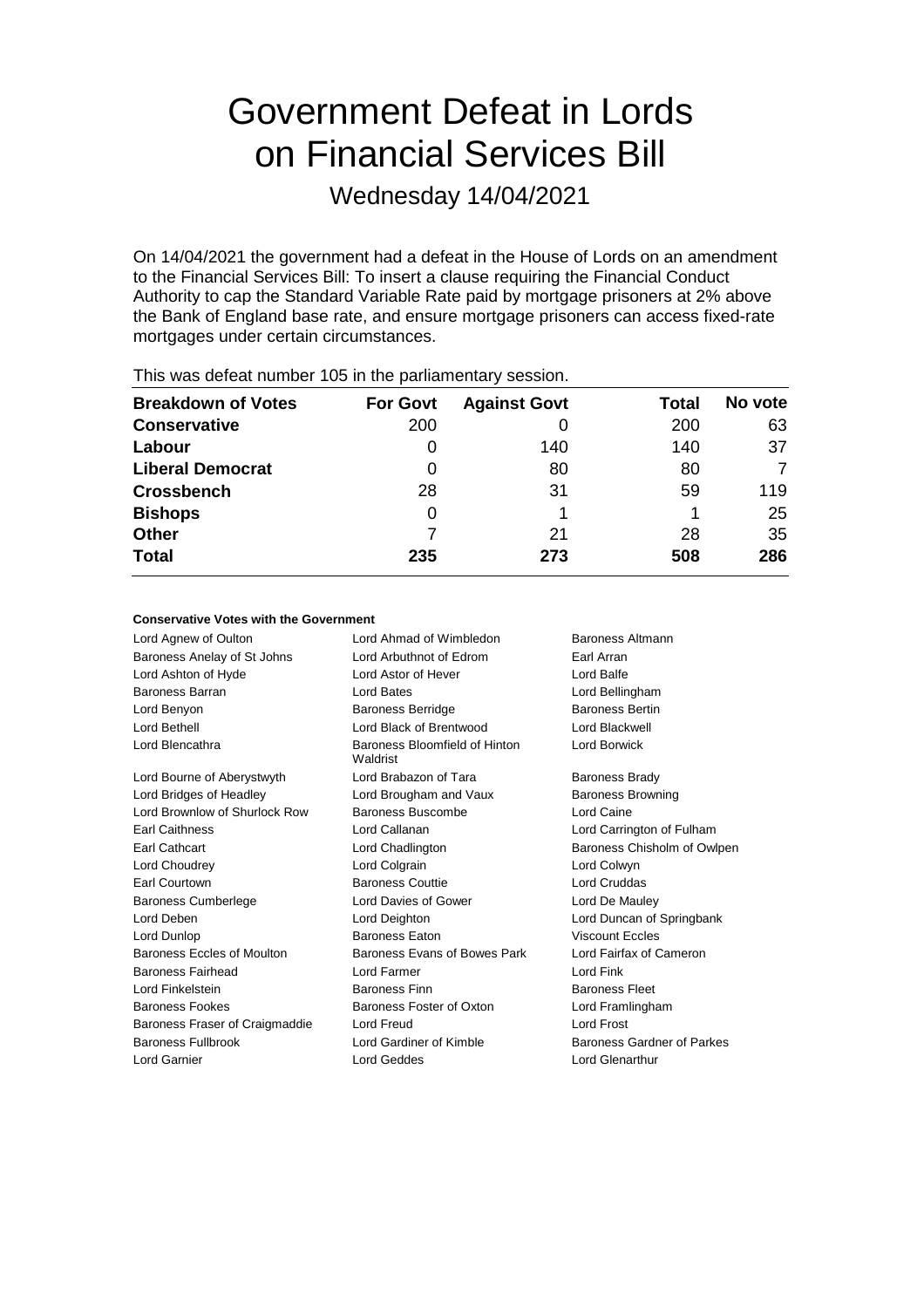Lord Goldsmith of Richmond Park Lord Goodlad Viscount Goschen Lord Grade of Yarmouth Lord Greenhalgh Lord Griffiths of Fforestfach Lord Grimstone of Boscobel Viscount Hailsham Lord Hamilton of Epsom Lord Hannan of Kingsclere Lord Harris of Peckham Lord Haselhurst Lord Hayward Lord Henley Lord Hodgson of Astley Abbotts Baroness Hodgson of Abinger Baroness Hooper Baroness Hooper Lord Howard of Rising Lord Howard of Lympne **Earl Howe** Earl Howe **Lord Howell of Guildford** Lord Hunt of Wirral Baroness Jenkin of Kennington Lord Jopling Lord Kamall Lord Keen of Elie Lord Kirkham Lord Kirkhope of Harrogate Lord Lancaster of Kimbolton Lord Lang of Monkton Lord Lansley **Lord Leigh of Hurley** Lord Lexden Lord Lilley Earl Lindsay Lord Lingfield Earl Liverpool Lord Livingston of Parkhead Marquess of Lothian Lord Mackay of Clashfern Lord Mancroft Lord Marland Lord Marlesford Lord Maude of Horsham Lord McColl of Dulwich Baroness McGregor-Smith Lord McInnes of Kilwinning Baroness McIntosh of Pickering Lord Mendoza Baroness Meyer Baroness Morgan of Cotes Baroness Morris of Bolton **Baroness Morrissey Lord Moylan** Lord Moynihan Lord Nash Baroness Neville-Rolfe Baroness Newlove Baroness Nicholson of Winterbourne Baroness Noakes Lord Norton of Louth Lord O'Shaughnessy Lord Parkinson of Whitley Bay Lord Patten **Lord Patten of Barnes** Baroness Penn Baroness Pidding **Community** Lord Polak **Lord Popation Community** Lord Popation Community Lord Popation Lord Porter of Spalding Lord Price Lord Rana Lord Randall of Uxbridge The Lord Ranger Corp. Care Baroness Rawlings Lord Reay **Baroness Redfern Baroness Redfern** Lord Renfrew of Kaimsthorn Lord Ribeiro **Lord Risby** Baroness Rock Lord Rotherwick **Baroness Sanderson of Welton** Lord Sarfraz Lord Sassoon **Baroness Sater** Baroness Scott of Bybrook Baroness Seccombe **Lord Selkirk of Douglas** Baroness Shackleton of Belgravia Lord Sharpe of Epsom Baroness Shephard of Northwold Lord Sherbourne of Didsbury Baroness Shields Lord Shinkwin Lord Smith of Hindhead Lord Spencer of Alresford Baroness Stedman-Scott Lord Stewart of Dirleton Lord Strathclyde **Baroness Stroud** Baroness Stroud Baroness Sugg Lord Suri Lord Taylor of Holbeach Lord Tebbit Viscount Trenchard **Lord Trimble** Lord True Lord Tugendhat **Lord Udny-Lister** Viscount Ullswater Lord Vaizey of Didcot **Baroness Vere of Norbiton** Baroness Verma Lord Wakeham Baroness Warsi Lord Wei Lord Wharton of Yarm Lord Whitby Lord Willetts Baroness Williams of Trafford Lord Wolfson of Tredegar Baroness Wyld Lord Young of Cookham Viscount Younger of Leckie

Lord Godson Lord Gold Baroness Goldie

# **Conservative Votes against the Government**

# **Labour Votes with the Government**

# **Labour Votes against the Government**

Baroness Adams of Craigielea Lord Adonis Lord Allen of Kensington Lord Alli Baroness Amos Lord Anderson of Swansea Baroness Andrews Baroness Armstrong of Hill Top Lord Bach Baroness Bakewell **Lord Bassam of Brighton** Lord Beecham Lord Berkeley **Baroness Billingham** Baroness Billingham Baroness Blake of Leeds Baroness Blower **Lord Blunkett** Lord Boateng Lord Boateng Lord Bradley **Lord Bragg Lord Bragg Lord Brooke of Alverthorpe**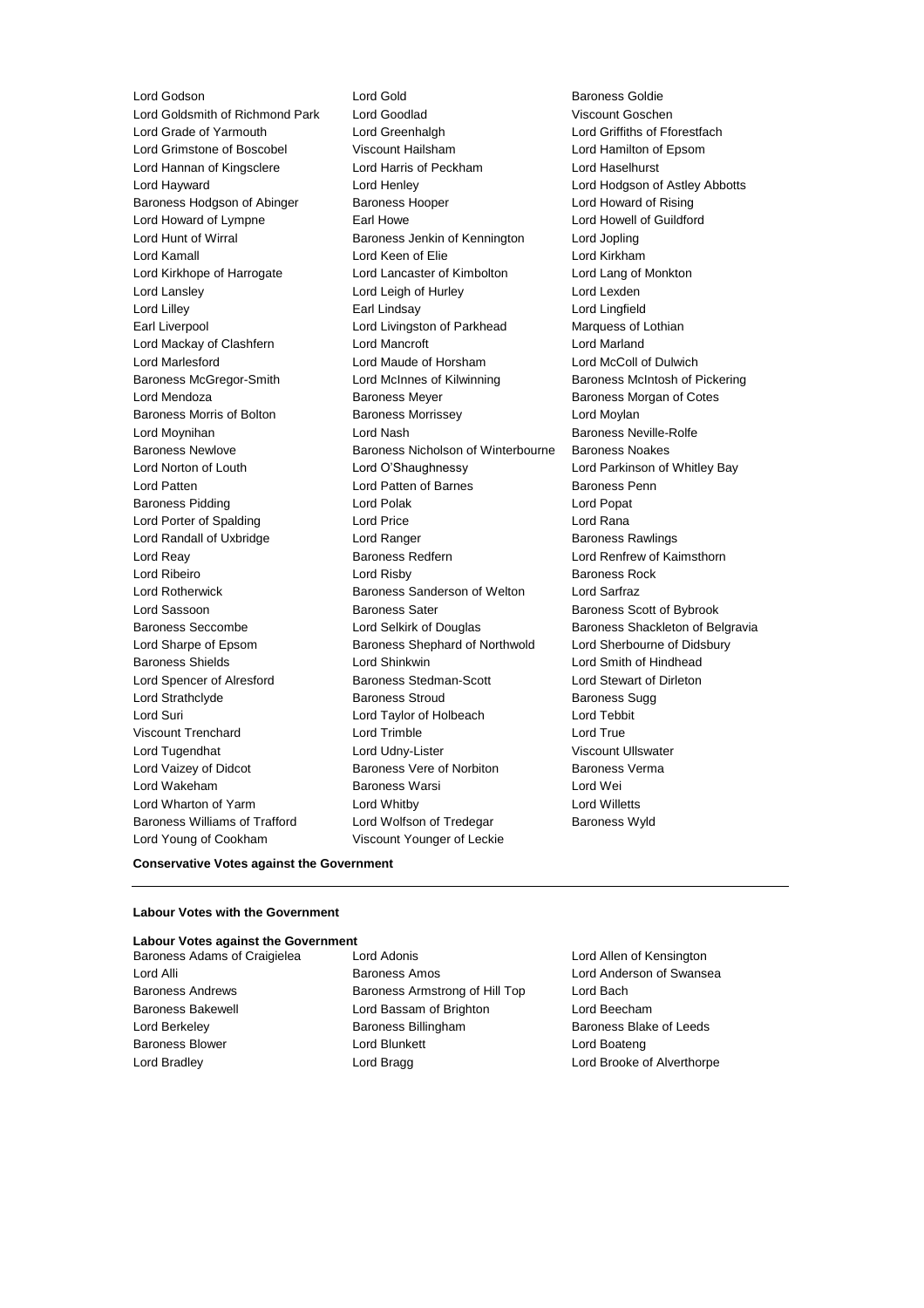Lord Browne of Ladyton **Baroness Bryan of Partick** Lord Campbell-Savours<br>
Lord Carter of Coles **Baroness Chakrabarti** Viscount Chandos Lord Carter of Coles **Baroness Chakrabarti** Viscount Chandos<br>Baroness Chapman of Darlington Baroness Clark of Kilwinning **Colembus** Lord Clark of Windermere Baroness Chapman of Darlington Baroness Clark of Kilwinning Lord Coaker **Lord Collins of Highbury** Baroness Corston Baroness Crawley **Lord Cunningham of Felling Clova** Lord Davidson of Glen Clova Lord Davies of Stamford Lord Davies of Brixton Lord Davies of Oldham Baroness Donaghy Lord Donoughue Lord Dubs Lord Eatwell **Lord Foulkes of Cumnock** Baroness Gale Lord Giddens **Baroness Golding Baroness Golding Lord Goldsmith** Baroness Goudie Lord Grantchester Lord Griffiths of Burry Port Lord Grocott Lord Hain Viscount Hanworth Lord Harris of Haringey **Lord Haskel Lord Haughey** Lord Haughey Lord Haworth **Baroness Hayman of Ullock** Baroness Hayter of Kentish Town Baroness Healy of Primrose Hill Baroness Henig Controller Lord Hollick Lord Howarth of Newport **Lord Hoyle** Lord Hoyle **Lord Lord Hunt of Kings Heath** Baroness Jones of Whitchurch Lord Jones Lord Jordan Lord Kennedy of Southwark Baroness Kennedy of The Shaws Lord Khan of Burnley Baroness Kingsmill Baroness Lawrence of Clarendon Lord Layard Lord Lennie **Lord Levy** Lord Levy **Baroness Liddell of Coatdyke** Lord Liddle Liddle Lord Lipsey Lord Lipsey Cord Lines Baroness Lister of Burtersett<br>
Lord MacKenzie of Culkein Baroness Mallalieu Lord Mandelson Lord MacKenzie of Culkein Baroness Mallalieu Lord Mandelson Baroness Massey of Darwen Lord Maxton Lord McAvoy Lord McConnell of Glenscorrodale Baroness McDonagh Baroness McIntosh of Hudnall Lord McKenzie of Luton Lord McNicol of West Kilbride Lord Mendelsohn Lord Mitchell Lord Monks Baroness Morgan of Huyton Baroness Morris of Yardley Lord Morris of Aberavon Lord Murphy of Torfaen Baroness Nye Baroness Osamor Lord Parekh Baroness Pitkeathley Lord Ponsonby of Shulbrede Lord Prescott Baroness Primarolo Baroness Prosser Lord Puttnam Baroness Quin **Baroness Ramsay of Cartvale** Baroness Rebuck Lord Robertson of Port Ellen Lord Rooker Lord Rosser Baroness Royall of Blaisdon Lord Sawyer Communication Baroness Sherlock Lord Sikka **Viscount Simon** Baroness Smith of Gilmorehill Baroness Smith of Basildon Lord Snape Lord Stevenson of Balmacara Baroness Taylor of Bolton Baroness Thornton Lord Tunnicliffe Lord Turnberg **Baroness Warwick of Undercliffe** Lord Watson of Invergowrie Lord Watts Lord West of Spithead Baroness Wheeler Baroness Whitaker **Lord Whitty Lord Whitty Baroness Wilcox of Newport** Lord Winston Lord Wood of Anfield Lord Woodley Lord Young of Norwood Green Baroness Young of Old Scone

## **Liberal Democrat Votes with the Government**

# **Liberal Democrat Votes against the Government** Lord Addington Lord Alderdice Lord Allan of Hallam Lord Alliance **Baroness Bakewell of Hardington** Mandeville Lord Beith **Baroness Benjamin** Baroness Benjamin Baroness Bonham-Carter of Yarnbury Baroness Bowles of Berkhamsted Lord Bradshaw Baroness Brinton Lord Bruce of Bennachie **Lord Burnett** Lord Burnett **Baroness Burt of Solihull** Lord Campbell of Pittenweem Lord Chidgey Lord Clement-Jones Lord Cotter Lord Dholakia Baroness Doocey Baroness Featherstone Lord Foster of Bath Lord Fox Baroness Garden of Frognal Lord German Lord Goddard of Stockport Baroness Grender Baroness Hamwee Baroness Harris of Richmond Baroness Humphreys Lord Hussain Baroness Hussein-Ece

Baroness Barker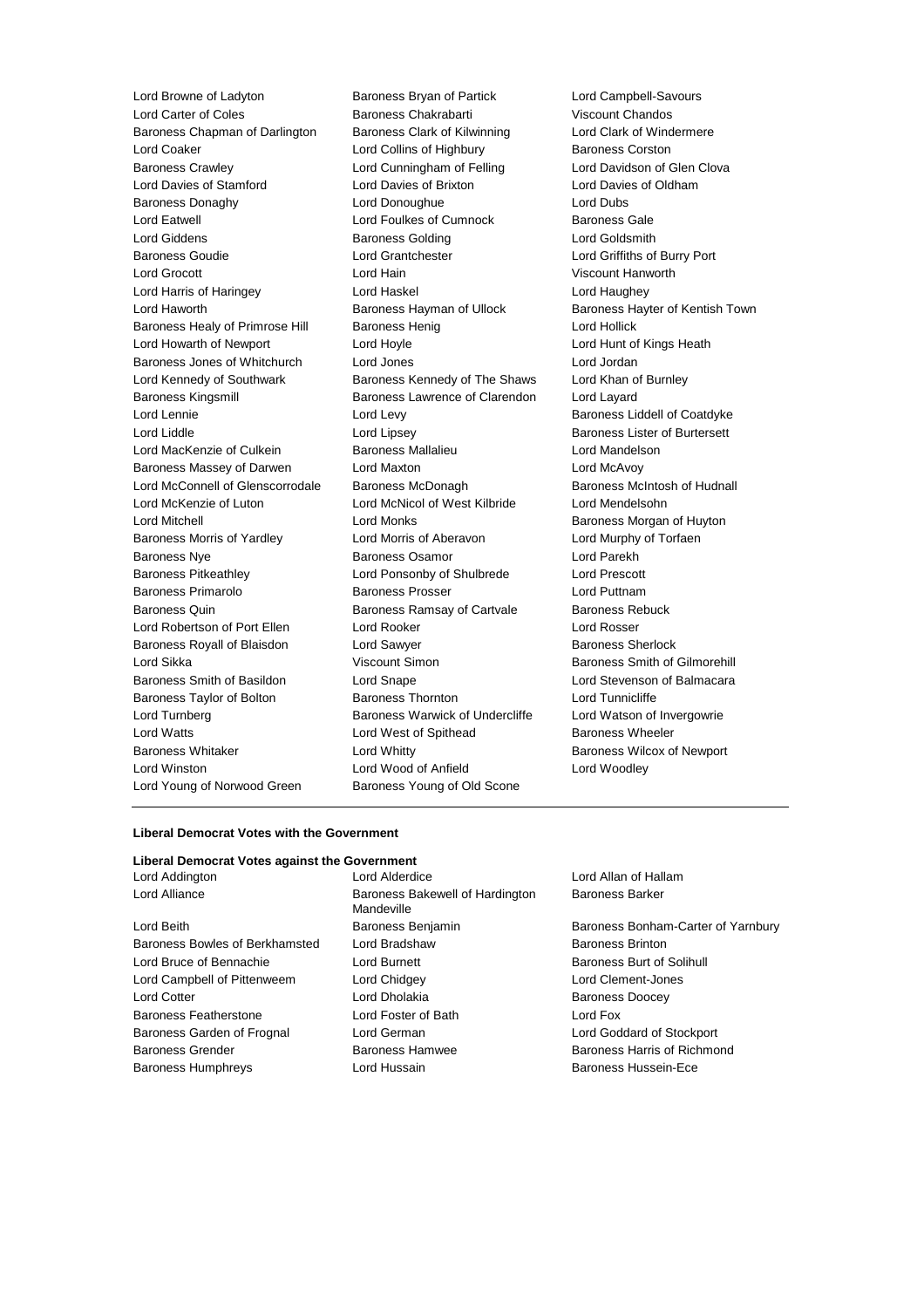Baroness Janke Baroness Jolly Lord Jones of Cheltenham Baroness Kramer **Repeated Lord Lee of Trafford** Baroness Ludford Baroness Ludford Lord Newby Baroness Northover Lord Oates Lord Paddick **Lord Palmer of Childs Hill** Baroness Parminter Baroness Pinnock **Exercise Search Conditions** Lord Purvis of Tweed Baroness Randerson Lord Roberts of Llandudno Baroness Scott of Needham Market Lord Scriven Lord Sharkey Baroness Sheehan Lord Shipley Baroness Smith of Newnham Lord Stephen Lord Stoneham of Droxford Lord Storey **Lord Strasburger** Lord Strasburger **Lord Strasburger** Lord Stunell Baroness Suttie Lord Taverne Lord Taylor of Goss Moor Lord Teverson **Baroness Thomas of Winchester** Lord Thomas of Gresford **Baroness Thornhill Connect Lord Tope Connect Lord Tyler** Connect Lord Tyler Baroness Tyler of Enfield **Lord Wallace of Saltaire** Baroness Walmsley Lord Willis of Knaresborough Lord Wrigglesworth

Lord Razzall Lord Redesdale Lord Rennard

Lord Marks of Henley-on-Thames Lord McNally Baroness Miller of Chilthorne Domer

# **Crossbench Votes with the Government**

Duke of Wellington

#### **Crossbench Votes against the Government**

- Lord Berkeley of Knighton **Lord Best** Baroness Boothroyd **Baroness** Boothroyd Lord Broers **Baroness Clark of Calton** Baroness Cox Lord Freyberg Lord Harries of Pentregarth Baroness Hayman Lord Hope of Craighead Lord Kerr of Kinlochard Lord Kerslake Lord Kilclooney Baroness Masham of Ilton Baroness Meacher Baroness Morgan of Drefelin Baroness Neuberger Baroness Prashar Lord Ravensdale Lord Ricketts Earl Sandwich Baroness Stern Lord Walker of Aldringham Baroness Watkins of Tavistock Lord Wilson of Dinton
- Lord Butler of Brockwell Lord Cameron of Dillington Lord Carey of Clifton Earl Cork and Orrery Lord Craig of Radley Viscount Craigavon Lord Curry of Kirkharle **Lord Dannatt Lord Dannatt** Baroness D'Souza Lord Geidt **Lord Grabiner** Lord Grabiner **Lord Greenway** Baroness Hogg **Lord Laming** Lord Laming **Lord Mawson** Lord McDonald of Salford **Baroness O'Loan** Baroness O'Loan Lord Pannick Lord Ramsbotham Duke of Somerset Lord St John of Bletso
- Lord Aberdare Lord Alton of Liverpool Lord Anderson of Ipswich

Lord Botham Viscount Brookeborough Lord Brown of Eaton-under-Heywood Lord Carlile of Berriew Lord Chartres Viscount Colville of Culross

Baroness Deech **Earl Erroll** Earl Erroll Baroness Falkner of Margravine

#### **Bishop Votes with the Government**

**Bishop Votes against the Government** Bishop of Leeds

## **Other Votes with the Government**

Lord Taylor of Warwick

Lord Empey **Lord Gadhia** Lord Gadhia Lord Lupton

Lord Rogan **Baroness Stowell of Beeston** Baroness Stuart of Edgbaston

# **Other Votes against the Government**

Lord Cashman Lord Dodds of Duncairn Lord Hay of Ballyore Baroness Jones of Moulsecoomb Baroness Kennedy of Cradley Lord Lea of Crondall Lord Mackenzie of Framwellgate

Baroness Bennett of Manor Castle Lord Bowness Lord Browne of Belmont

Ref: 2403